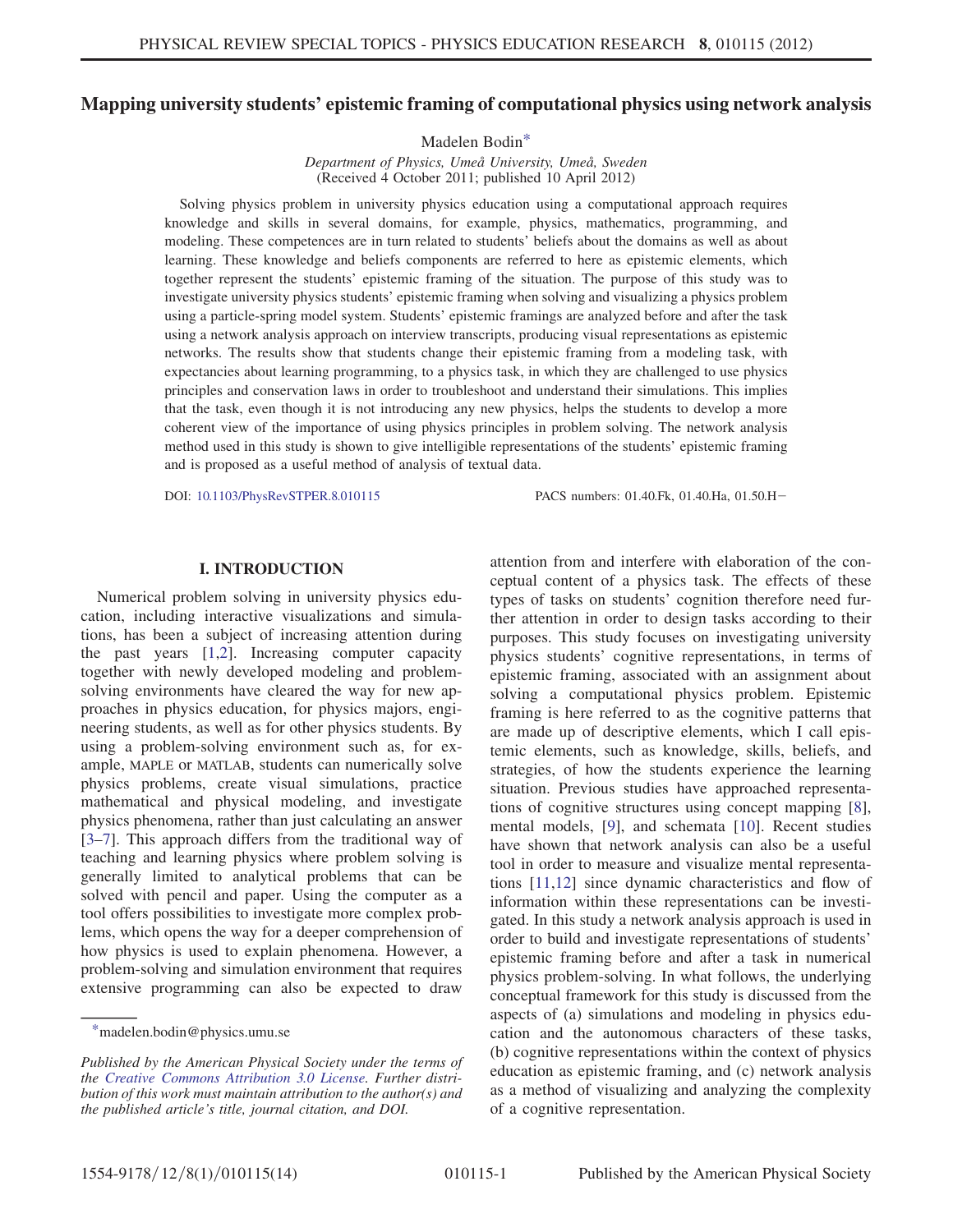### II. CONCEPTUAL FRAMEWORK

### A. Simulation and modeling in physics education

Previous studies show that students often leave the classroom with the same novicelike physics knowledge and beliefs that they had when they entered the classroom [\[13\]](#page-12-9). One reason is that the students are not challenged with problems and other learning activities that encourage them to use and develop their physics knowledge towards being expertlike [[14](#page-12-10),[15](#page-12-11)]. Hestenes [[16](#page-12-12)] suggests that students must practice even more to develop and use models for specific physics systems and processes in order to learn the structure of physics. Indeed, computer environments for simulation, modeling, and problem solving have shown to be powerful tools in physics education for developing conceptual understanding [[17](#page-12-13)] as well as for modeling and problem-solving skills, e.g., PhET simulation [[18](#page-12-14)[–20\]](#page-12-15), easy JAVA simulations [\[4\]](#page-12-16), and VPYHTON [[6\]](#page-12-17). However, these environments may differ significantly with regard to the learning conditions they provide, representing different levels of autonomy and requiring more or less knowledge and skills in modeling, programming, mathematics, or physics. The level of autonomy in a learning situation constitutes whether a student can choose how, when, and where the learning should take place but is also indicated by the student's perceived competence and control of the situation [\[21\]](#page-12-18). The possibility to autonomous behavior can thus be considered as being an important entity in the constructionist learning framework [\[22\]](#page-12-19) where tasks are designed to motivate students to use their own knowledge in order to build things and thus create new knowledge. Other researchers argue that the level of autonomy provided by a task must match the students' epistemological beliefs for the situation to produce positive effects with respect to cognition and motivation [\[15](#page-12-11)[,23\]](#page-12-20). Autonomous behavior can be encouraged by guidance from teachers as well as the feedback from the results of their exercises, e.g., computer simulations and visualizations or a physical product such as a building or a construction. The problem-solving environment used in this study, MATLAB, requires programming skills but also provides support concerning functions and graphics in order to numerically solve a physics problem and visualize the result in a simulation [\[7\]](#page-12-3). The particle-spring model system together with the MATLAB environment used in this study is therefore considered to represent a situation which provides autonomy in the problem-solving process as well as feedback in terms of visualizations and compilation messages.

### B. Cognitive representation in physics education

Physics is a unique subject field since it involves many levels of abstractions in different forms of representations [\[24\]](#page-12-21), e.g., conceptual (laws and principles), mathematical formalism, experimental (equipment), and descriptive (tables, graphs). Hence, what it actually means to understand physics is a challenging question. As argued earlier, solving computational problems in physics is not only about physics knowledge but also about skills and knowledge associated with math, programming, and modeling. There are few studies about how these knowledge and skills interact and what the students actually learn, and an important issue is whether students mainly train programming skills or if they actually learn physics.

The organization of knowledge with a cognitive approach is described in several ways in the literature about physics education research. Schema [[10](#page-12-6),[25](#page-12-22)], scripts [[26\]](#page-12-23), mental models [[9](#page-12-5)[,27–](#page-12-24)[29\]](#page-12-25), and frames [\[30,](#page-12-26)[31\]](#page-12-27) are some of the constructs that are used in order to describe how physics knowledge is organized in the human mind. These constructs have distinctions in meaning and how they are used, but they have in common an underlying idea of knowledge as represented by elements that are connected in some pattern. These elements can have different meanings and represent different knowledge or beliefs about knowledge. Schemas and scripts are rather run schedules for a particular situation [\[26\]](#page-12-23) while mental models can be seen as working models for conceptual comprehension of a situation [[32](#page-12-28)]. Since frames have been described to represent a wider representation of how a learning situation is experienced including knowledge as well as beliefs [\[33,](#page-12-29)[34\]](#page-12-30), this construct is chosen to be a part of the framework.

# 1. Beliefs

The choice of including students' beliefs as elements contributing to the cognitive structure in the present study was based on previous results showing beliefs as an important actor in the learning process [[35](#page-12-31),[36](#page-12-32)]. Previous studies have also shown that beliefs were important predictors of performance in the context of computational physics [\[37](#page-13-0)[,38\]](#page-13-1). When characterizing student's epistemological beliefs in introductory physics, Hammer [\[36\]](#page-12-32) used a framework consisting of three dimensions: structure of physics, content of physics knowledge, and learning physics. Student beliefs were found to be involved in their work in the course and were consistent across physics content. Hammer found, for example, that if students believed that physics knowledge consisted of facts rather that general principles, it was reflected in how these students solved problems and explained phenomena, i.e., relating to isolated facts rather than using physics laws and principles.

Previous research on motivation in learning has also put emphasis on the importance of student beliefs. The expectancy-value framework is an important contribution to research on motivated learning behavior in order to predict academic achievement [[39](#page-13-2)] and holds expectancy beliefs, describing self-perceptions of competence, and value beliefs, referring to the reasons the student may have for engaging in a task, as the two most important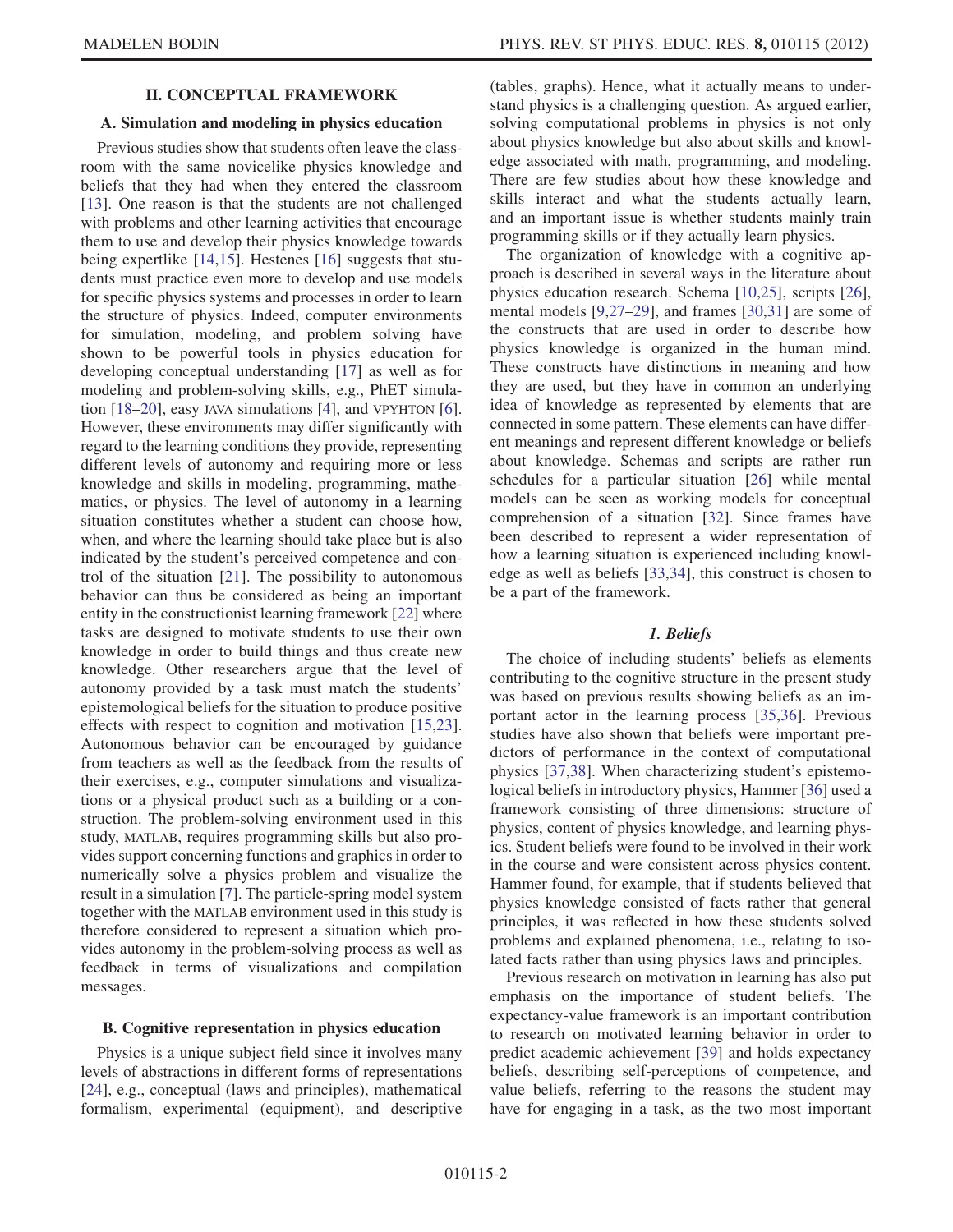variables in achievement behavior. Students may also have beliefs about how to attribute their achievement outcomes, e.g., ability, effort, task difficulty, or luck, which has shown to be connected to beliefs about ability as well as value [[40](#page-13-3)].

Epistemological beliefs as well as efficacy, value, and attribution beliefs are therefore expected to provide important information to students' framing of this particular learning situation where the computational physics context provides scope for autonomous behavior as well as cognitive challenges.

### 2. Epistemic framing

The construct of framing as a representation of knowledge has previously been used in linguistics, cognitive psychology, and anthropology. Tannen and Wallat [\[41\]](#page-13-4) defined framing in terms of individual reasoning and summarized the concept of frame as the set of expectations, based on previous experience, an individual has about a given situation or, widely spoken, a community of practice. Minsky [\[31\]](#page-12-27) used frame when describing the cognitive structure that a person recalled (remembered) from a similar situation when entering a new situation. If the frame did not fit, it was replaced or revised until it fit the situation. In an educational setting, a student's framing used for interpreting a learning situation could be expected to be based on cognitive and context-specific experiences concerning, e.g., prior knowledge, skills, and beliefs but also social aspects, such as relations to other people, and on what external tools are available for learning, such as literature and teachers [\[26,](#page-12-23)[42\]](#page-13-5). In previous research epistemological framing [[30](#page-12-26),[34](#page-12-30),[43](#page-13-6)] has been used to describe the network of activation of epistemological resources, or cognitive elements, that is present in a learning situation.

In this paper the notation epistemic elements has been chosen to represent knowledge, skills, and beliefs, and the notation epistemic framing has been chosen to describe their organization. A detailed description of how epistemic framing is represented is found in Sec. III. The notation epistemic framing has previously been used in several studies. In order to represent knowledge structure in mathematics and physics problem solving, Bing and Redish [\[44\]](#page-13-7) used students' argumentation in terms of warrants as indicators of epistemic framing. Shaffer [\[45\]](#page-13-8) described epistemic frames as not only containing information about knowing what and how but also about knowing with, forming an organizing principle for practices, which was found useful in interactive learning environments where students could adapt epistemic frames in educational role playing in order to help students deal more efficiently with real-life situations. In another study, epistemological mindsets, similar to epistemic framing, of students' understanding of physics equations were identified in six different context-dependent epistemological components which could be present in a student's frame about physics problem solving [[46](#page-13-9)]. An important aspect of the epistemic frame is thus, as argued earlier, not only the collection of epistemic elements but also how these are interrelated. In the next section I describe how these interrelations can be investigated using the features of network analysis.

### C. Network modeling

Network modeling makes it possible to visualize and understand the complexity of a system with many interacting elements. Common applications of network modeling are, for example, social interactions, biological systems, information flows, and semantic patterns.

Epistemic framing, as described in the previous section on cognitive representation, is proposed to correspond to a knowledge network which is here referred to as an epistemic network. Epistemic framing can thus be visualized using a network analysis approach where organization of epistemic elements as well as flow of information can be revealed using a mapping method. Knowledge networks within a particular context have previously been represented as semantic networks where the relations, or links, between concepts relevant for the context, nodes, form cognitive patterns as mental models [\[32,](#page-12-28)[47\]](#page-13-10). In the epistemic network the nodes are represented by the epistemic elements that express conceptual knowledge, skills, beliefs, and other personal characteristics of a learning situation. These elements have relations that besides adjacency can be dependent on, for example, meaning and causality. In a study by Shaffer et al. [[12](#page-12-8)] epistemic network analysis was used for assessing epistemic frames during an activity of a digital learning system. Shaffer et al. showed how the interaction between epistemic elements changed during the learning activity, from showing a loose frame of few interacting elements towards a denser, more complex frame with more interacting elements representing knowledge and skills. Network analysis as a method of analysis of knowledge structures is an exciting and still a new approach in education research and there is a need for further investigation of its properties in this context.

#### D. Purpose of the study and research questions

The purpose of this study was twofold. The primary purpose was to investigate the character of physics students' epistemic frames, when solving a computational physics problem. The research questions are as follows:

- What are the students focusing on, in terms of knowledge and beliefs, when describing a numerical problem-solving task, before and after doing the task?
- What role does physics knowledge take when students describe a computational physics problemsolving situation?

A second purpose was to investigate the use of a network analysis approach in order to visualize students' epistemic framing. Analysis of qualitative data such as interviews often generates results that could be difficult to survey. A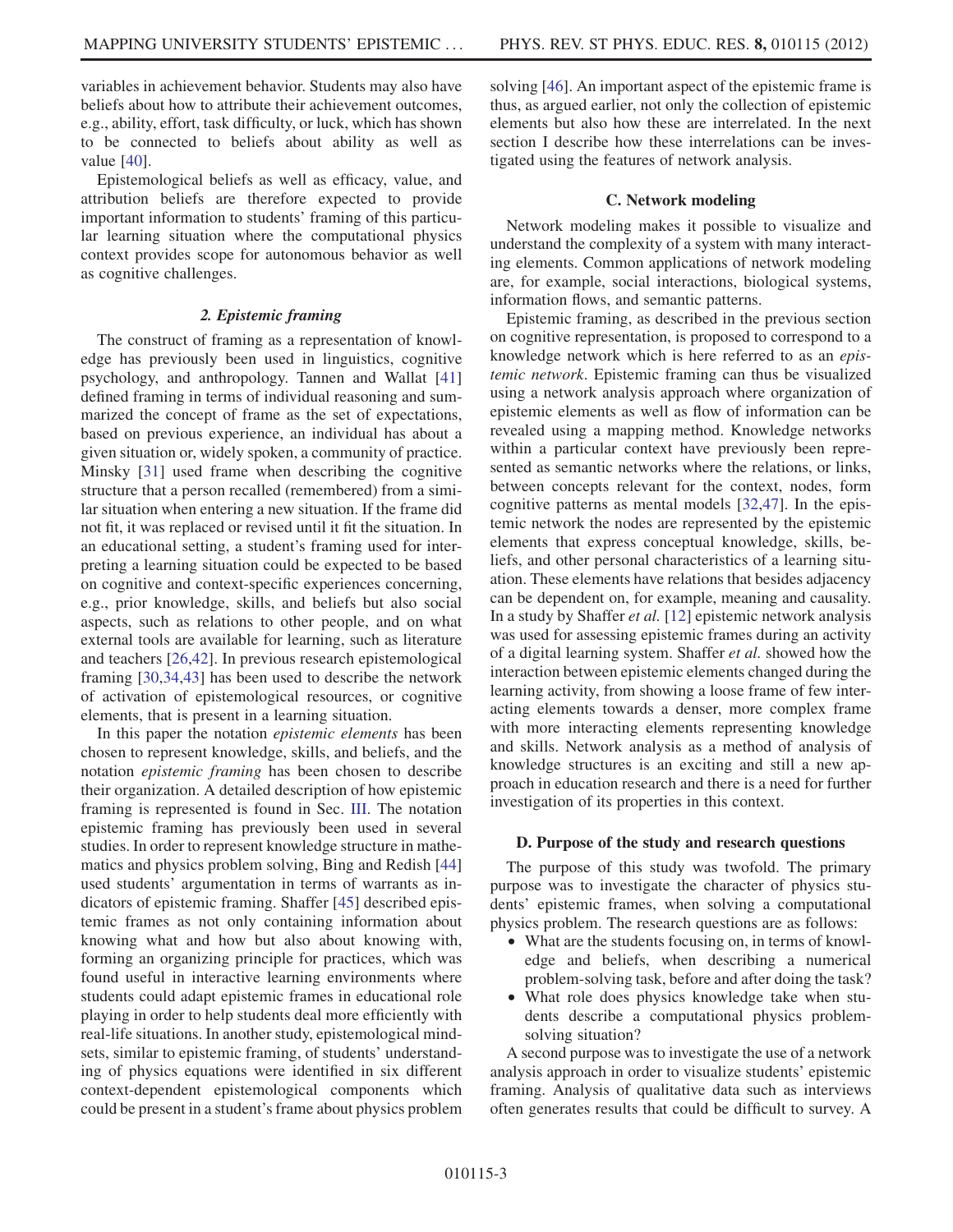concept map or a network could therefore be a useful tool for presenting results from a qualitative analysis. A third research question is therefore:

• Are the proposed epistemic networks of the learning situation in this study useful for describing epistemic framing?

### III. METHOD

# A. Participants and context

Students participating in this study were second year university students at a five-year study program in engineering physics. The assignment that was the subject of this study consisted of a one-week project as a part of a seven-week full time course in mathematical modeling of physics. The students were initially informed about the study by Email and participation was voluntary. The author did not have any teaching role. The course had 36 registered participants and 6 of these were chosen to participate in the study and contribute to the data set. The selection was done in order to get representatives with different beliefs profiles. The Colorado Learning Attitudes about Science Survey instrument, which was designed in order to distinguish between expert- and novicelike beliefs about physics and learning physics, was used for this selection [\[48\]](#page-13-11). It had previously been used in a similar context [\[38\]](#page-13-1) and was considered as appropriate for this situation. The questionnaire was administered to the students right before the project start and statistically analyzed in order to project the students' profiles on an expert-novice beliefs map. Of the chosen students, two showed novicelike beliefs, two intermediate expertlike beliefs, and two expertlike beliefs. The mean age of the participating students was 23 years.

The context of this study was represented by a numerical problem using particle-spring simulations. At completion of the project assignment, the students would have built a simulation of a macroscopic elastic object sliding over a rough surface in two dimensions, Fig. [1.](#page-3-0) The particlespring model is a fundamental model system in science

<span id="page-3-0"></span>

FIG. 1 (color online). Screen shot of the simulation students were building by using particle-spring systems to model an elastic object sliding over a rough surface. This model consists of  $4 \times 8$  mass particles connected with springs, up to eight springs for each particle. The springs are assigned damping in order to model the object with different elastic properties.

and can be used for any science phenomena where vibrations and oscillations are modeled. To understand how to model a physics problem using a particle-spring approximation therefore contributes to fundamental knowledge in science. The purpose of this modeling task was to train students to build mathematical models of a physics situation and to create a visual simulation of that situation. The project consisted of four successive steps. In the first step the students were introduced to the model system, starting with a numerical solution of two mass particles connected by a spring. In the following steps more particles and springs were added in order to model a larger system until a macroscopic elastic object sliding over a rough surface was simulated. The problem-solving environment used for the project was MATLAB. Prior to this course the students have had several occasions to practice MATLAB in other math courses in their study program. The physics that was needed in order to understand and perform the assignment was classical mechanics, a course which all students had completed. An introductory lecture was held before the MATLAB project started. The lecturer gave a short summary of the physics that was used in the simulation and made a short comparison between two time integration methods, Euler and leapfrog, which would be suitable for this task. All students were, in order to pass the assignment, required to submit a written report including answers to a set of questions, a description of how the simulation was tested, and the MATLAB code for the simulation.

# B. Data collection

Data consisted of individual interviews with the six students on two occasions. The first set of interviews took place right after the introductory lecture prior to the start of the assignment and the second set of interviews was performed when the assignment was completed. The interviews were semistructured and the questions from the first occasion were followed up at the second occasion. The interviews in the first round lasted about 15–20 min and the second round about 25–35 min. The questions were designed with the framework of epistemic framing in mind in order to attain information about what knowledge, beliefs, and resources the student used in the problem-solving process and how they were used. In the first interview the students were asked to conceptually describe the task and what problems they were about to solve. They were also asked about what strategies they planned to use in order to solve the problem. Another question concerned if the students could foresee any difficulties and problems with the task and what they would do to deal with that. An important question dealt with what expectations the students had concerning gaining new knowledge and skills. In the second interview these questions were followed up in order to find discrepancies between their expectations and their actual experience. Special emphasis was put on how the students troubleshot their solutions and how they had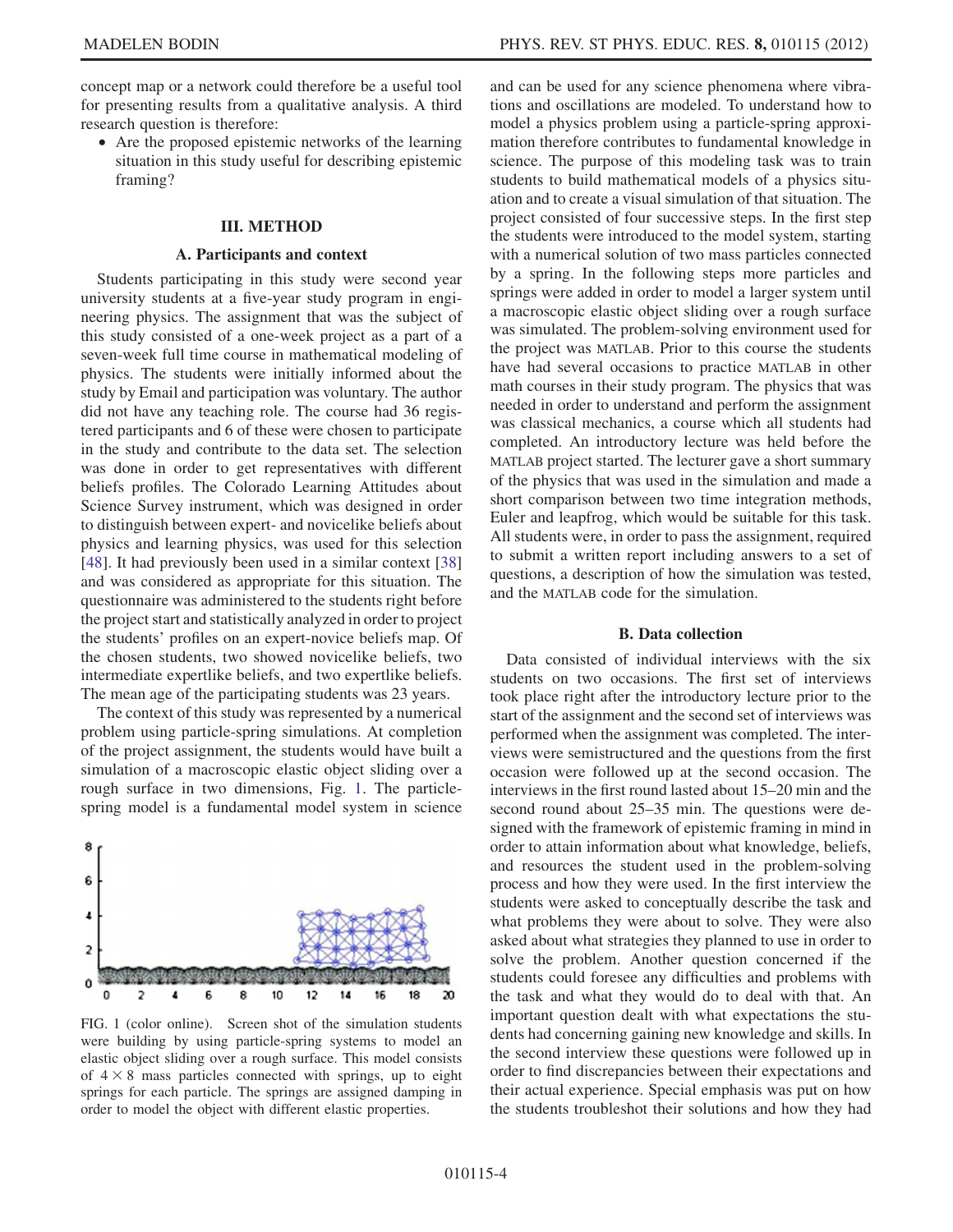overcome the difficulties that arose in the problem-solving situation. All students experienced errors in their numerical solutions and the troubleshooting process was expected to reveal information about what the students focused on, e.g., debugging the MATLAB code or investigating the physics principles, such as energy conservation. In addition to the follow-up questions, the students were in the second interview asked to demonstrate parts of their simulations on a computer. This stimulated recall-inspired part of the interview was used in order to find additional comments on the students' knowledge, beliefs, and resources they had already expressed. The interviews were transcribed verbatim.

#### C. Analysis

The information revealed in the interviews and transcribed to verbal protocols was expected to correspond to a sample of the information in the student's mind at the time of the interview. The structure of that information was assumed to reveal the organization of the individual's knowledge and beliefs in terms of how different epistemic elements connected to each other. In order to identify which epistemic elements were present in the verbal protocol and their relation to each other, a thematic method of analysis according to Carley's method of formalizing the social expert's knowledge [[49](#page-13-12)] was used. This method is based on the assumption that information in a particular context can be separated into discrete units (corresponding to epistemic elements) and the corresponding knowledge structure (corresponding to epistemic framing) can be represented by the relational phenomena connecting these units of information. The information provided by the interviews was therefore assumed to be represented as a network of epistemic elements and their relationships.

The analysis of the transcripts were done in two steps. In the first step the transcripts were broken down in statements and manually coded into epistemic elements. In the second step, semantic networks were generated from the coded transcripts. These steps are described in more detail below, followed by an illustrative example of how this process was performed.

# 1. Coding of the transcripts

The epistemic elements that were used in order to build the vocabulary were based on the focus of the research and the educational situation, resulting in a coding scheme that was unique for this particular context. This coding scheme was therefore expected to reflect the expert's knowledge base [\[49\]](#page-13-12). This coding scheme is provided in the Appendix in Table [III](#page-10-0). The epistemic elements were defined by coding the transcripts using a thematic approach where the interview transcripts were broken down into statements which were analyzed as knowledge or beliefs. The epistemic elements chosen to represent the knowledge base of the context of this study were categorized into the subject fields of physics, math, programming, and modeling. Epistemic elements describing beliefs were categorized into expectancy or efficacy, value, and attributional as argued in the conceptual framework. In addition to the knowledge and beliefs categories, there was also a need for adding a category which represented the resources that students used when performing this assignment, e.g., literature, other students, teachers, or feedback from the visualization. The coding procedure followed an exploratory, iterative process where new epistemic elements within these main categories could be added as they were found to show relevance in the data set. A total of 77 unique epistemic elements were identified from the transcripts from the two interview occasions; see the Appendix, Table [III](#page-10-0).

### 2. Epistemic networks

From the coded transcripts epistemic networks were created by using the semantic adjacency between epistemic elements. The presence of a link between two epistemic elements was thus determined by closeness in the coded transcripts, and the value of one link was always equal to one. All links were bidirectional and the matrices representing relations between epistemic elements were therefore symmetric. If the same elements were connected several times in a coded transcript, the links were added. The weight of a link between two concepts was therefore determined by how many times the two epistemic elements appeared connected in the transcripts. Epistemic elements that did not appear in conjunction with another element were removed from the node set. While creating the epistemic networks the original transcripts were used as constant references in order to not lose any important links between epistemic elements. Each of the interviewed students generated two epistemic networks, one representing the epistemic framing before the task and one after the task. These individual networks were merged into two networks by adding the matrices that represented each student's epistemic framing before and after the task, respectively. These two networks, one representing the students' common framing before the assignment and one representing the students' common epistemic framing after the assignment, were used to compare how students epistemically framed this learning situation before and after the assignment.

The comparison was thus done between the students' common epistemic framings and not between the individual students' framing.

#### 3. Example of the coding process

What follows is an example of how an excerpt from an interview was coded and how the coded transcript was transferred to and visualized in an epistemic network. The excerpt was chosen from one of the students after the task.

What I've been checking constantly is the energy level. It should be constant because if there is no damping no energy will be lost from the system. So that has been the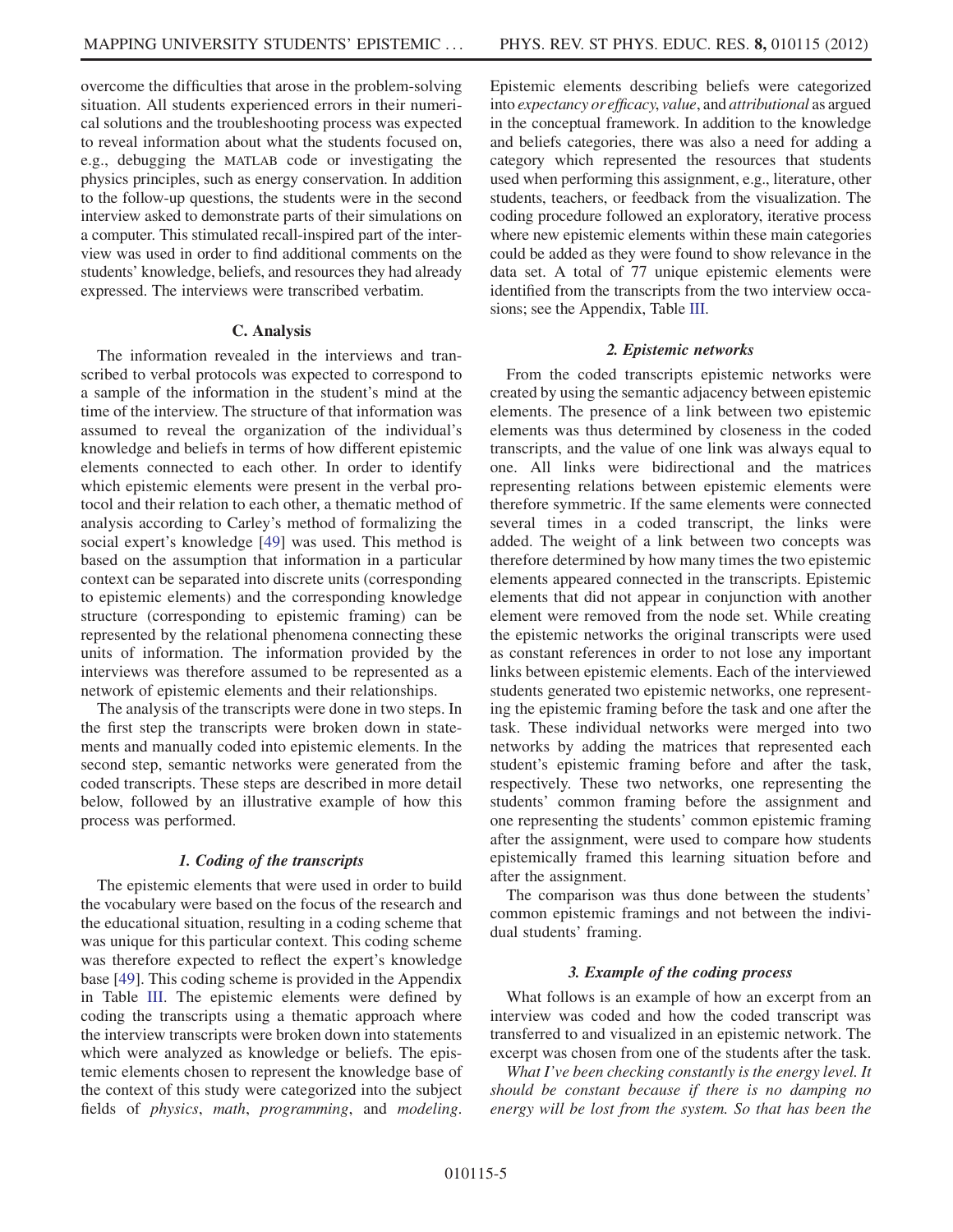constant check, that is what I've been dealing with most. Then the simulation has to show a fairly reasonable view of reality, sort of. It is suppose to look good. But, here I probably have some error in some computation, so there are icicles on the energy.

The following codes are applied for different sections in the excerpt. For a list of all codes used in coding the transcripts, see the Appendix, Table [III](#page-10-0):

- What I've been checking constantly--troubleshooting (mo\_t)
- the energy level. It should be constant-energy conservation (ph\_ec)
- because if there is no damping—modeling springdamper (mo\_sd)
- no energy will be lost from the system (ph\_ec)
- $\bullet$ So that has been the constant check—troubleshooting  $(mo_t)$
- simulation has to show a fairly reasonable view of reality—modeling a real situation (mo\_rs)
- It is suppose to look reasonable—visualization as a resource (r\_v)
- here I probably have some error---troubleshooting  $(mo_t)$
- *in some computation*—numerical solution (ma\_ns)
- there are icicles on the energy—energy conservation  $(\text{ph}\,\text{ec})$

The coded excerpt is transformed into:

mo\_t ph\_ec mo\_sd ph\_ec mo\_t mo\_rs r\_v mo\_t ma\_ns ph\_ec

This text can be visualized as a semantic network based on the adjacency between the codes representing epistemic elements, i.e., codes that are close are linked. The semantic network thus describes how these codes are related, giving a map of the epistemic frame, or an epistemic network, given by the interview excerpt. For the interview excerpt used inthe example above, the resulting epistemic network is given by the adjacency matrix below where the number indicates whether there is a link between the two concepts, i.e., if they are adjacent in the coded excerpt. The matrix is symmetric, i.e., the direction of the relation is not considered.

|       | $\text{mo}$ <sub>t</sub> | ph_ec | mo_sd | mo rs r v | ma ns |
|-------|--------------------------|-------|-------|-----------|-------|
| mo_t  |                          |       |       |           |       |
| ph_ec | $\mathbf{2}$             |       |       |           |       |
| mo_sd |                          |       |       |           |       |
| mo_rs |                          |       |       |           |       |
| r v   |                          |       |       |           |       |
| ma ns |                          |       |       |           |       |

The visualization of this sample network is shown in Fig. [2.](#page-5-0) The size of each node represents its importance in the network and the width of each link represents its weight. From this small epistemic network it can be interpreted that the student had troubleshooting (mo\_t) in mind and connected that with different aspect of which energy conservation (ph\_ec) seems most important. In order to

<span id="page-5-0"></span>

FIG. 2 (color online). Sample epistemic network visualizing the epistemic frame given by an example of an interview excerpt.

understand the epistemic network in detail, it is necessary to return to the original text for a more thorough analysis.

#### D. Visualization of networks

If a system is small, with only a few nodes and links, it can generally be visualized as is, e.g., as in Fig. [2.](#page-5-0) Many systems, however, are very large and need to be described in a simplified manner. Depending on what information we want to draw from a network there are different methods of analysis. Investigating the formation of a network might require other methods than investigating the dynamics of a network. The formation of a network is often studied by a modularity approach where modules are formed according to higher density within the modules and a sparser structure between modules [\[50\]](#page-13-13). For a system's behavior, e.g., how local interactions between few nodes induce a flow through the whole system, it is interesting to understand the network's dynamic structure and how the links regulate the flow. The map equation [[51\]](#page-13-14) is an information-theoretic algorithm which can optimize the path of a random walker in a network and describe how information flows in the network. Groups of nodes cluster into modules where information is exchanged quickly. For each module a PageRank [\[52\]](#page-13-15) and a flow can be calculated. The PageRank is a measure of the relative importance of a node or module for a network's dynamic structure and corresponds to a eigenvalue centrality of that node or module, i.e., how many other nodes that node is linked to weighted by the other nodes' importance. The PageRank shows how much of the total flow in the network that is kept within that particular module. The links between modules represent information paths which connect the clusters and reveal the whole network's dynamic structure. In previous research the map equation has been used in citation networks to show the flow of information within the scientific community by studying cross citations of scientific journals [[53](#page-13-16)]. The results revealed a bidirectional structure between basic sciences and a directed flow from applied sciences back to basic sciences giving information of how knowledge was flowing among scientists from different subject fields. The visualization of the epistemic networks in this study was done using this map equation algorithm [[51](#page-13-14)] and the corresponding visualization tools: a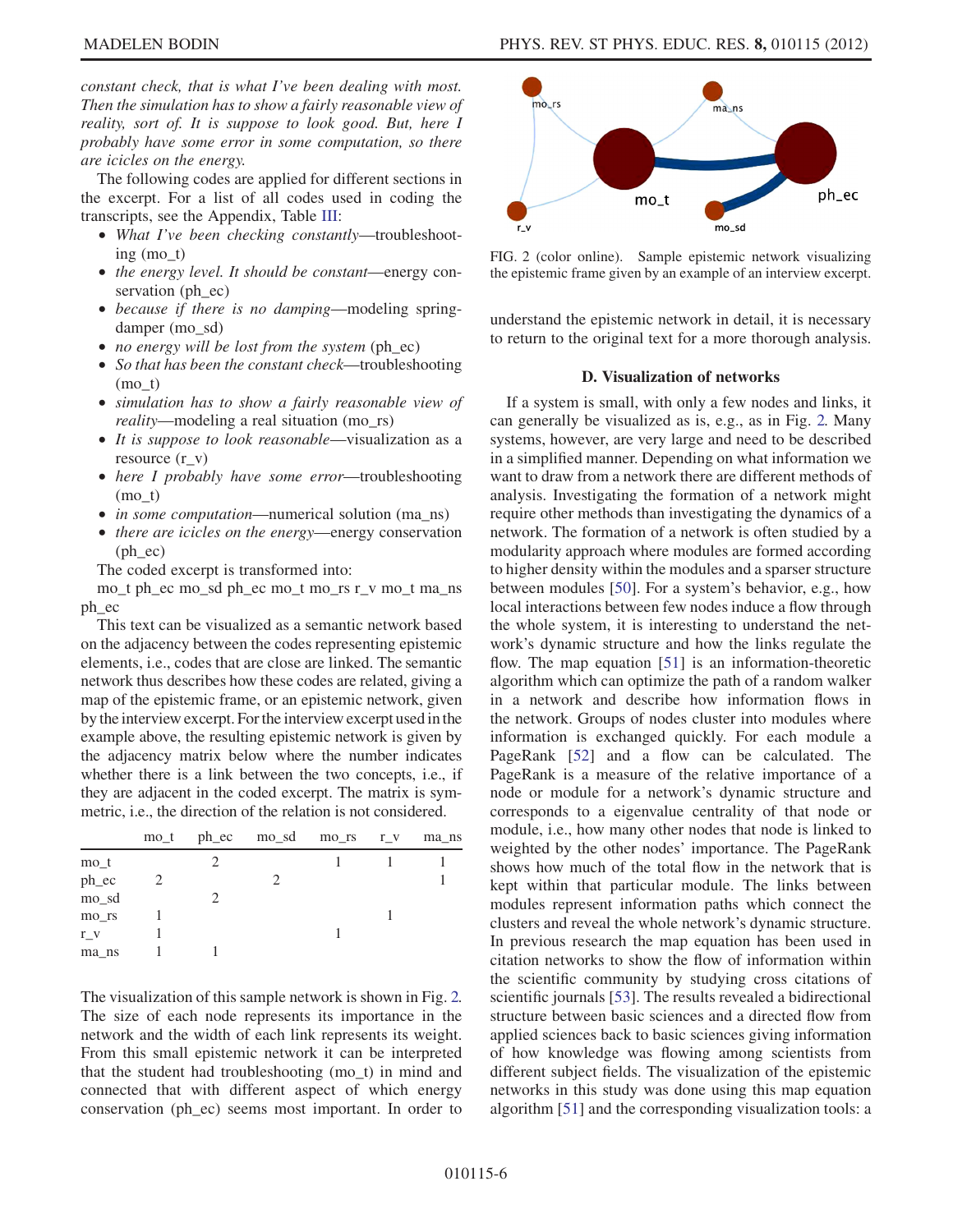map generator [[53](#page-13-16)] showing the structure of the epistemic network and an alluvial generator [\[54\]](#page-13-17) showing changes between networks. The epistemic networks from the two occasions, before and after the task, were clustered according to the map algorithm trying to minimize a random walk, which in this case corresponded to a random association path, through the network, finding a pattern of nodes where a random walker was likely to spend a certain amount of time before moving to another module. The modules thus represent groups of nodes that are linked to each other to a higher degree and where information flow is concentrated. Changes in structures between the two networks representing before and after the task were visualized in an alluvial diagram, a diagram often used for visualizing Earth layers in geological contexts, where individual epistemic elements within modules as well as whole modules could be followed between the two occasions. In order to investigate the stability of the networks' module structure a significance analysis was performed by resampling bootstrap networks using the original network link weights as resampling units [[54](#page-13-17)]. The bootstrap confidence interval was set to 85%, giving that of 100 resampled bootstrap networks, significant nodes are clustered together in at least 85 of the bootstrap networks.

### IV. RESULTS

<span id="page-6-0"></span>The results are here presented as two compound epistemic networks that were generated from the interview

Ability



data, shown in Figs. [3](#page-6-0) and [4.](#page-6-1) Each network map constitute interview data from all six students before and after the task, respectively. The network data were calculated into simplified networks according to the map equation [\[51\]](#page-13-14) and visualized as maps of modules of epistemic elements. Each module can be expanded into subnetworks revealing the structure of individual nodes. The modules have subjectively been assigned with labels in order to indicate what kind of epistemic elements each module represents.

Tables [I](#page-7-0) and [II](#page-7-1) summarize statistics from the networks. Table [I](#page-7-0) shows information about which epistemic elements significantly make up the most important modules in the two networks, respectively. The size of each module is proportional to the amount of focus that students put on the epistemic elements within that module and is indicated by a PageRank measure [\[52](#page-13-15)]. The width of the links between modules is proportional to how students relate information between the modules and is represented by a flow measure.

The network generated from the second interview contained more nodes and more links, but the density, i.e., the number of links divided by the total number of possible links, is about the same for both networks. Table [II](#page-7-1) shows data about the frequency of unique epistemic elements belonging to each of the main categories. Frequency analysis shows that the number of unique epistemic elements increases with about 25%. This increase is mostly due to physics elements which increase with more than 100%.

#### A. Before the task

In the first interview the students focused on descriptive aspects of the assignment. The epistemic elements capturing most of the flow were clustered in five major modules. As seen in Fig. [3](#page-6-0) the flow between the largest modules was

<span id="page-6-1"></span>

FIG. 3 (color online). Simplified epistemic networks before the problem-solving task. The size of each module corresponds to the importance of the module in the network, i.e., how much focus students put on associating between epistemic elements within that module, and the width of each link represents the information flow between modules. This network captures 97% of the node flow and 82% of the link flow.

FIG. 4 (color online). Simplified networks after the problemsolving task. The size of each module corresponds to the importance of the module in the network, i.e., how much focus students put on associating between epistemic elements within that module, and the width of each link represents the information flow between modules. This network captures 95% of the node flow and 83% of the link flow.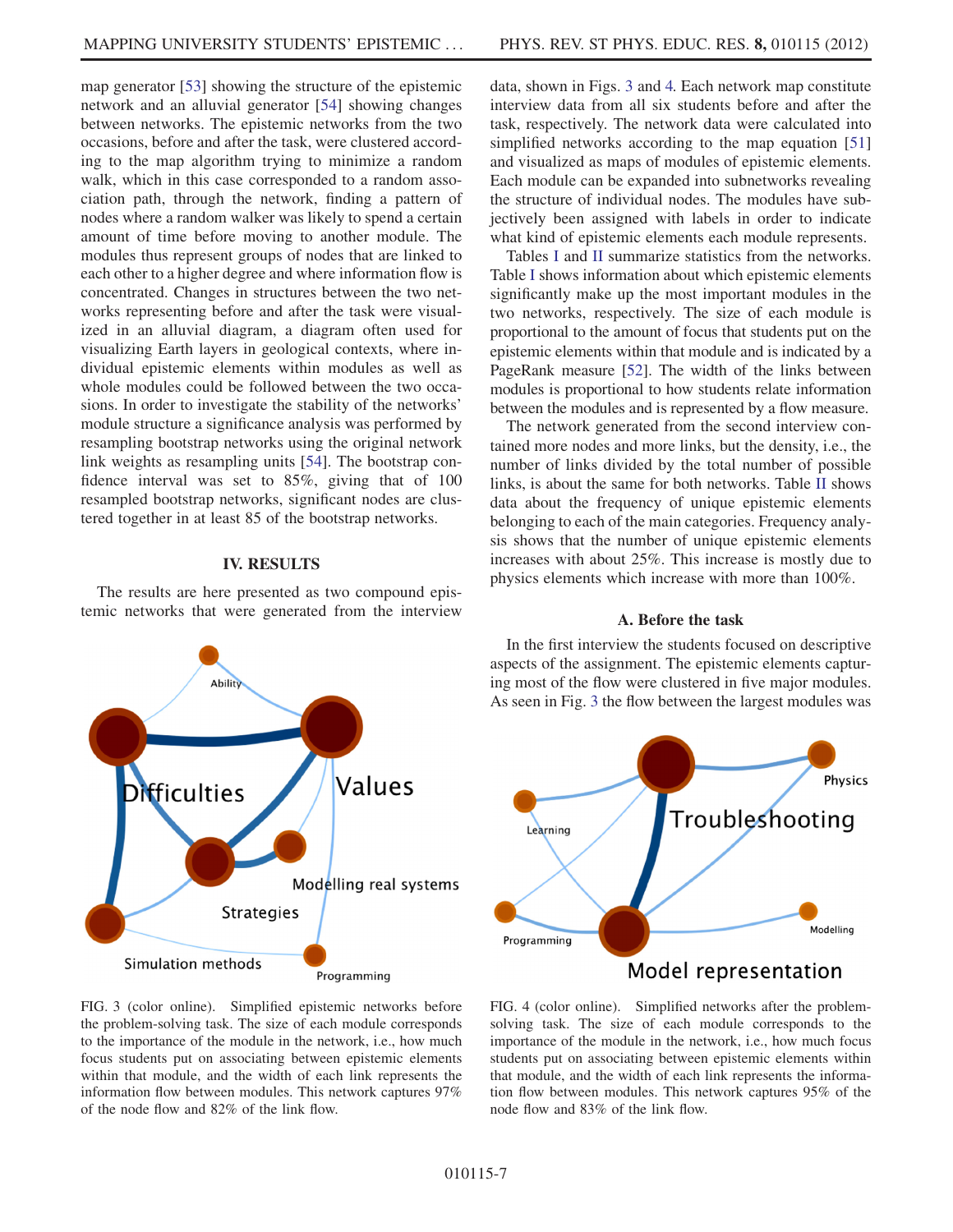| <b>Network</b>        | PageRank<br>$(\%)$ | In/Out<br>Flow $(\%)$ | Significant <sup>a</sup> | Epistemic elements <sup>b</sup> |
|-----------------------|--------------------|-----------------------|--------------------------|---------------------------------|
| <b>Before</b>         |                    |                       |                          |                                 |
| Values                | 23                 | 7.9                   | yes                      | $pr_m$ be_co by_l be_s          |
| <b>Difficulties</b>   | 21                 | 9.4                   | yes                      | ba_d r_gs r_li r_t              |
| <b>Strategies</b>     | 18                 | 8.1                   | no                       | ph o mo ls                      |
| Simulation methods    | 13                 | 5.1                   | yes                      | mo sm mo ts                     |
| Modeling real systems | 11                 | 3.9                   | no                       | mo_rs ph_sf mo_sps mo_cg ph_f   |
| After                 |                    |                       |                          |                                 |
| Troubleshooting       | 34                 | 11                    | yes                      | r_v mo_t ph_ec mo_sd            |
| Data representation   | 29                 | 11                    | no                       | pr_rd ba_d mo_cg mo_cd ba_e     |
| Physics               | 12                 | 4.7                   | yes                      | $ph_k$ $ph_f$ $ph_c$            |

<span id="page-7-0"></span>

| TABLE I. Clustering of selected number of epistemic element into the modules with the     |  |  |  |  |  |
|-------------------------------------------------------------------------------------------|--|--|--|--|--|
| highest flow for each network. For a description of epistemic elements, see the Appendix, |  |  |  |  |  |
| Table III.                                                                                |  |  |  |  |  |

<sup>a</sup>Modules significantly stand alone, 85% confidence interval.

b Epistemic elements significant within the module, 85% confidence interval.

strong (indicated by the thickness of the link). The meaning of each module is described below and data are also found in Table [I](#page-7-0).

- Values clustered epistemic elements that described what students expected and valued. The main epistemic elements were beliefs about expectancies of learning MATLAB. Students also expressed confidence that this will indeed happen and ascribed this to knowledge acquired in previous courses. Students also expressed value beliefs, such as interest, profession, and real world connection.
- Difficulties represented the second largest module and clustered how students expected the difficulties with how to get started with the assignment, i.e., understanding how to formulate the numerics. Within this module were also the students' suggestions of how to cope with the difficulties. They were aware that they needed to put out a lot of effort and they also would take help from each other as well as

from teachers. Students ranked reading the lab instruction as important in order to get started.

- $\bullet$  Strategies mainly described how students planned to start with modeling a small system before moving on to the more complex larger systems that were part of the assignment. Within this module students described the physics involved as oscillations and kinematics. Students also, to a certain degree, expressed the possibilities to visualize the systems, an epistemic element which was very common after the task.
- Simulation methods. This module clustered the epistemic elements the students used when describing how to select a simulation method and how it worked. A qualitative comparison between the Euler method and the leapfrog method were the main content of this module. Students explained these methods in terms of errors related to time steps issues.
- Modeling real systems described the relation between using the particle-spring system to model real

<span id="page-7-1"></span>

|                   |                | <b>Before</b> |                 | After |                |
|-------------------|----------------|---------------|-----------------|-------|----------------|
| Density           |                | 0.102         |                 | 0.114 |                |
| Number of links   |                | 350           |                 | 600   |                |
| Number of nodes   |                | 59            |                 | 73    |                |
|                   |                |               | PageRank $(\%)$ |       | PageRank (%)   |
| Number of nodes   |                |               | Before          |       | After          |
| belonging to each |                |               |                 |       |                |
| main category     |                |               |                 |       |                |
|                   | Physics        | 9             | 17              | 19    | 24             |
|                   | Math           | 7             | 11              | 7     | $\overline{4}$ |
|                   | Programming    | 10            | 12              | 11    | 19             |
|                   | Modeling       | 13            | 28              | 15    | 24             |
|                   | <b>Beliefs</b> | 14            | 19              | 14    | 18             |
|                   | Resources      | 6             | 13              | 7     | 11             |

|  | TABLE II. Comparison of the before and after epistemic networks. |
|--|------------------------------------------------------------------|
|  |                                                                  |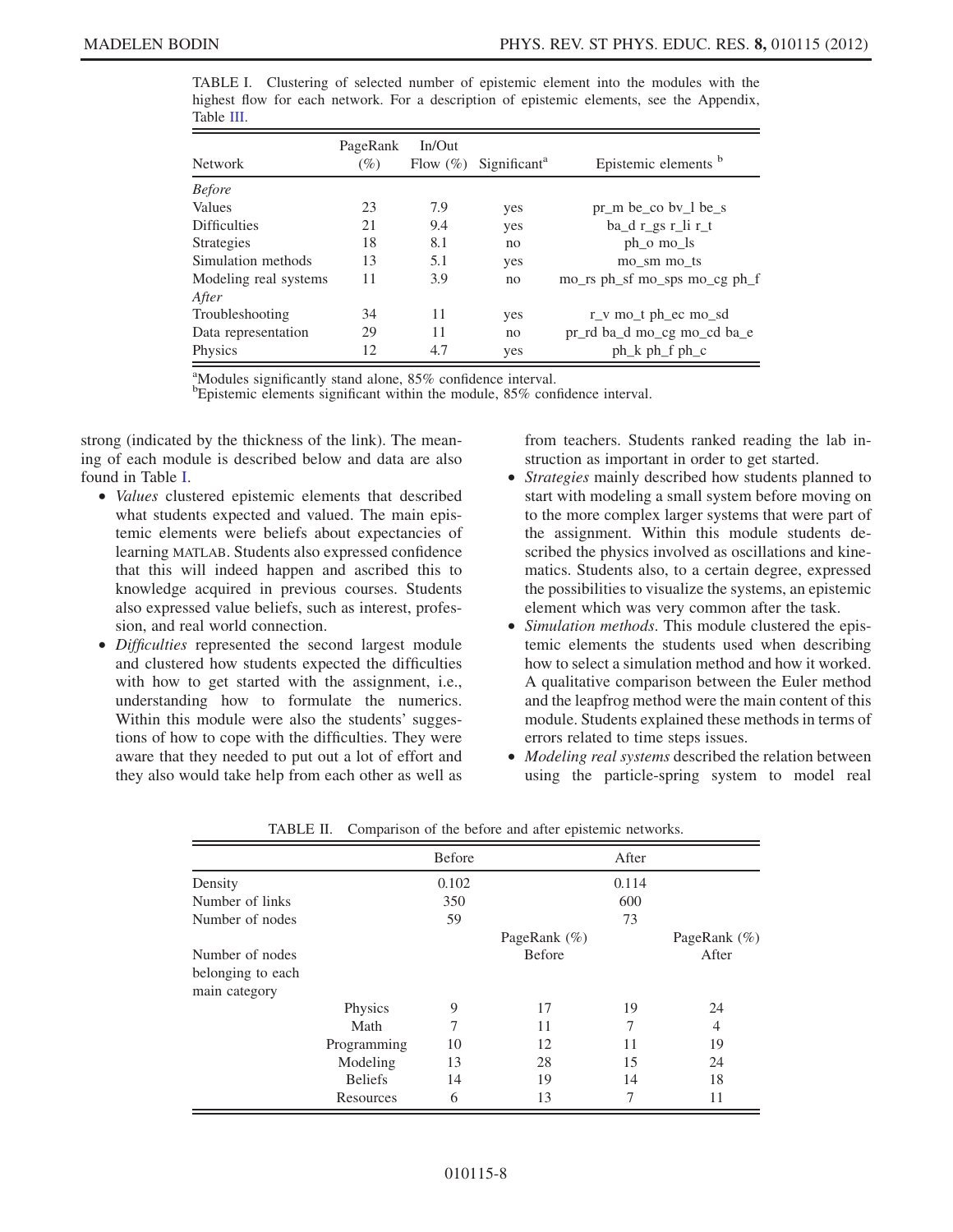<span id="page-8-0"></span>

FIG. 5 (color online). Alluvial diagram showing how the modules in the epistemic networks rearrange between before and after the task.

systems, such as collisions and friction, and the physics that was needed to describe this in terms of forces associated with springs and friction.

# B. After the task

The second interview revealed a different epistemic structure than the first interview. More nodes and links were added. The network, however, was more evenly distributed and the clustering into modules was not as apparent as in the first interview. The flow was concentrated to two modules: one where the epistemic elements relating to troubleshooting of the simulation could be distinguished, and one where issues concerning the representation of model data in the MATLAB environment were interacting. A third module clustering many physics elements also appeared which was considered of special interest due to the increase of unique physics elements in the second interview.

- Troubleshooting. When students described their experiences of the task, the troubleshooting process caught most of the attention. Students associated troubleshooting with visualization of energy levels, and the main flow within this module was concentrated to these three epistemic elements expressing troubleshooting, energy conservation, and visualization. Within this module were also physics about oscillations and the effects on energy levels from damping the system interacting.
- - Model representation captured students' experiences about representing the model systems in programming code, something that students experienced as difficult and demanding a lot of effort. Modeling the systems' particles and springs and finding expressions for forces and positions in order to numerically

solve the dynamics were the major epistemic elements interacting within this module.

- Physics captured many of the epistemic elements describing conceptual physics and interacts with both of the major modules. If the module troubleshooting mainly described energy conservation, *phys*ics captures physics concepts related to collisions, kinematics, friction, and associated forces, but also physics principles such as conservation of momentum.

#### C. Comparison between before and after

The structures of the epistemic networks before and after the assignment were indeed different. These changes between the epistemic networks are visualized in an alluvial diagram shown in Fig. [5.](#page-8-0) The modules shown in this diagram represent exactly the same modules as those in the networks, Figs. [3](#page-6-0) and [4](#page-6-1), and their PageRank is represented by their height. However, in the alluvial diagram no links between the modules in a network are shown. Each module is color coded in order to follow what happens with the structure of each module, i.e., whether the modules are intact or whether the interaction between epistemic elements changes between the two occasions. It is clear that the modules giving the structure of the first network are not intact. The epistemic elements rearrange into other modules, showing that the pattern of interaction between epistemic elements changes between before and after the task. This represents a change in how students frame the situation based on the experiences they learn from the task. The largest module in the after network is represented by epistemic elements from every module in the before network, indicating a more complex interaction between the epistemic elements, possibly showing a more coherent view of the task.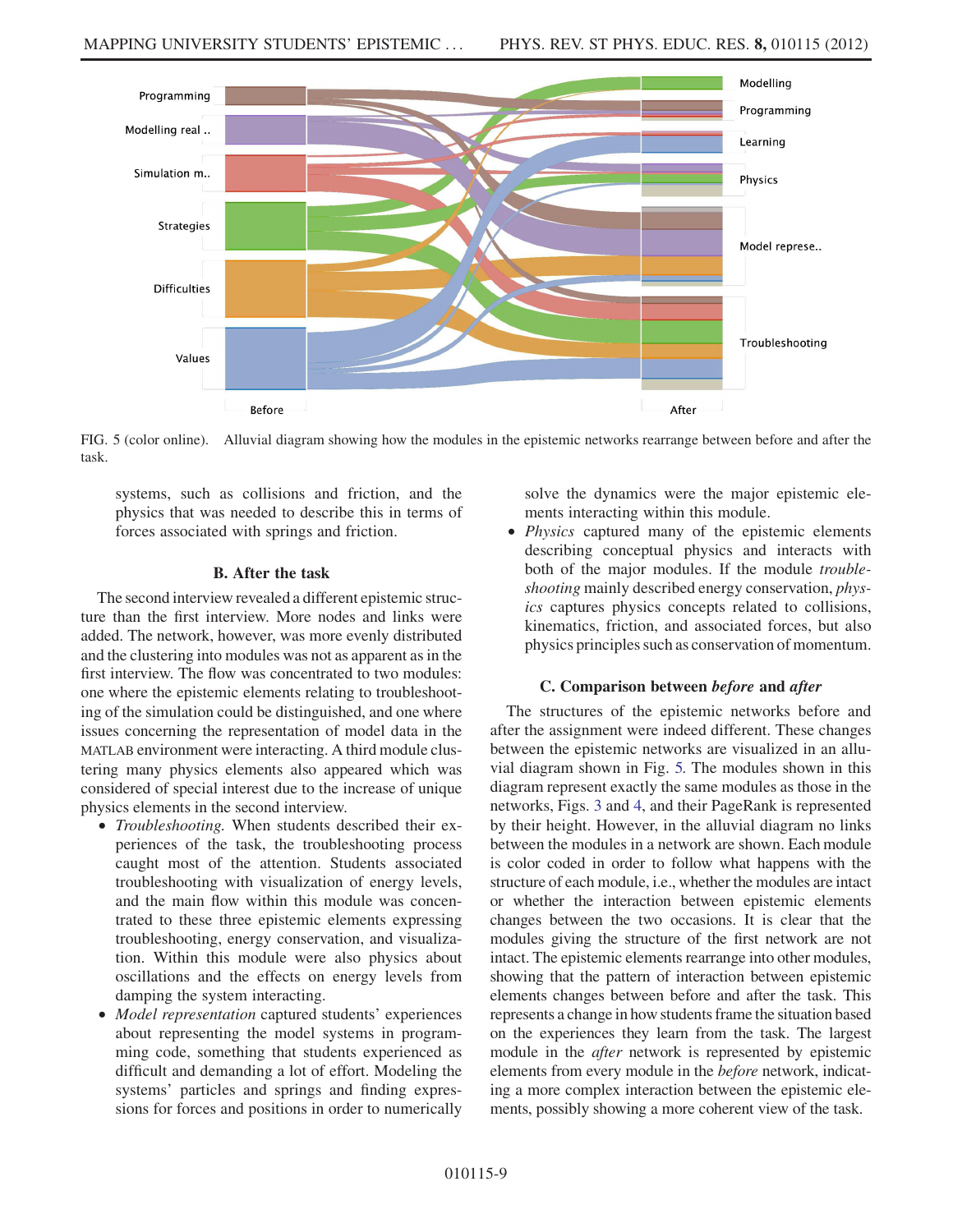It is also interesting to see what actually happens to the epistemic elements describing physics, math, modeling, and programming. The most noticeable result is that students use more physics concepts after the task. The increase of unique physics concept is over 100%, as shown in Table [II.](#page-7-1) Also the importance of physics concepts in the network, indicated by the PageRank measure, increases from 17% to 24%. Programming aspects do increase as well even though students do not start using new programming concepts. Students frame the task in modeling aspects almost equally before and after the task. Math, however, is used in students' framing before the task but more sparsely after.

In the following section these results are interpreted and discussed in order to present some concluding remarks.

### V. DISCUSSION

Computational problem solving in university physics education is a challenging field in teaching and learning as well as in research about physics education. The complex mix of knowledge and skills needed from the subject fields of physics, math, programming, and modeling, together with what beliefs and expectations the student has, puts limitations on how to investigate and interpret data in order to understand how students frame this field in epistemic aspects. In this study a thematic analysis of interview transcripts has generated epistemic elements of how students express knowledge, expectations, and experiences concerning a computational physics problem. The interaction between these epistemic elements has been visualized using a network analysis approach in order to get a picture of the students' epistemic frames of this task.

The network analysis approach reveals patterns of interaction between the elements that are involved in describing a particular learning situation, similar to concept maps [\[8\]](#page-12-4) and mental models [[29](#page-12-25)]. The epistemic networks presented here should, however, not be seen as equivalent to previous mental models but could rather function as a complement to further understand how students experience a particular learning situation. The map equation method adds information to these patterns by calculating clusters of elements and the corresponding flow between the clusters. The maps generated from the data in this study have potentials to visualize how ideas concerning a specific task interact within students' minds and how these ideas and the corresponding flow change when personal experiences from the actual task are added.

The interaction between epistemic elements indicates how prior knowledge is used in order to create new solutions and thus new knowledge. According to the first network, students do think they possess the conceptual knowledge needed for solving this task. However, they have vague ideas about how to use this knowledge and tend to array concepts without considering how the different subject fields are interacting. They fail to present a coherent view of the task. In the second network, the rearrangement of epistemic elements into other clusters of modules shows that this actually has happened. Students integrate concepts from all fields in order to describe how they have solved the problem. The results indicate that students are thus able to use physics, math, and programming in a new context where the modeling of the problem drives towards the problem's solution. Learning is indeed to figure out how to put prior knowledge in new contexts and this is suggested to have happened here. That students troubleshoot their solution by checking energy conservation rather than debugging program code shows that students epistemically frame the task as a physics problem, not just a MATLAB problem. This is also revealed in the increased number of used physics concepts. It is thus proposed from this study that students are confronted with a deeper meaning of physics concepts and thus develop a more coherent understanding of how to use physics in new contexts. The epistemic network after the task shows how students emphasize the visual feedback from the simulation. Previous research has shown that students who receive their simulated results as visualizations rather than numerical values tend to use mental imaginary to solve problems rather than algorithmic thinking [[55](#page-13-18)]. This implies that students who solve computational problems and get feedback from a visual, interactive simulation during the solution process have more opportunities to develop a visual mental representation where physics aspects are interacting rather than an algorithmic mental representation where the coding aspects are dominant, which is supported by this study. In numerical approaches to physics problems students need to use physics in order to get intelligible results, to just focus on the math and the programming is not enough.

Students have expectations about this assignment. They do see difficulties but they still express expectancy of success. They ascribe this success to their own ability in math and physics in general but also to the possibility to cooperate with other students. However, the expectations of learning are attributed to autonomy, i.e., having the responsibility to solve the problem themselves. What they will learn is generally expressed in terms of MATLAB. Few students express knowledge in terms of memorizing and learning, except in relation to remembering specific expressions in physics, and do generally strive for a coherent view of physics as well as problem solving. In general, students express the same beliefs before and after the task. Beliefs about expectancies and efficacy, attributions, as well as about values are present at both occasions and to the same amount. However, these beliefs' interactions with other epistemic elements are changed and difficulties and effort associated with the numerical algorithms are shifted towards being associated with how the forces and particles are represented in the programming code. The fact that the module with the largest PageRank after the task, indicating troubleshooting, hardly contains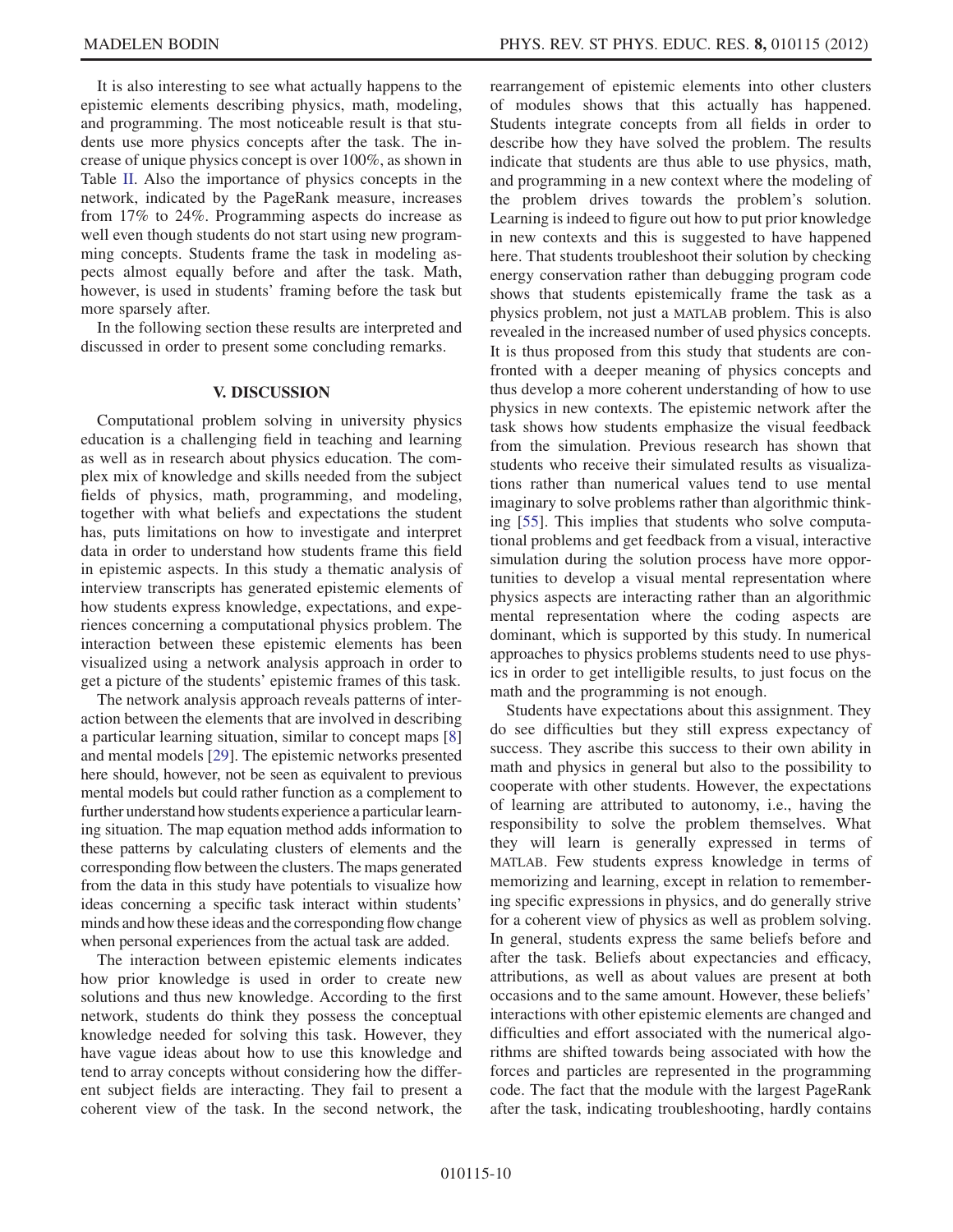any programming elements indicates that students did have focus on the underlying aspects on the assignment.

### VI. CONCLUSIONS

The findings from this study imply the potential in giving university students majoring in physics challenging assignments to work with. An assignment that mixes competencies from different disciplines is suggested to encourage students to actually use prior knowledge in order to create new knowledge, that is, to gain a more coherent view of a compound problem situation. In this case where competencies in physics, math, programming, and modeling were applied in a computational physics problem where the output solution was a visualization of the simulation, students did seem to have acquired a more focused view of the disciplines involved in this task subject, shown by the changes in network structures. In particular, the number of physics concepts used in the interviews in relation to other concepts reveals a deepened focus on the physics aspects of this task. This is also shown by the focus on physics aspects when troubleshooting and debugging their numerical solution.

The beliefs and knowledge structures presented here as epistemic frames and visualized as epistemic networks are suggested to open up deeper understanding of the complex relation between beliefs and attitudes and the more context-dependent knowledge and skills aspects. Epistemic networks could give useful information about the beliefs and knowledge that are available for other learning situations, for example, when developing teaching and teaching material where it is important to know how the students' learning is affected and if students' focus coincides with the learning intentions. The network method gives a novel way of identifying and visualizing how students conceptualize a task. The work presented in this study is limited to a special case, but the method is suggested to complement other methods of measuring beliefs and knowledge structures in order to understand students' behavior in learning situations.

# ACKNOWLEDGMENTS

I would like to thank Martin Rosvall for very helpful discussions concerning the network method. Thanks also to Mikael Winberg and Claude Lacoursière for valuable feedback on the manuscript. This work was supported by the Swedish National Graduate School in Science and Technology Education.

#### APPENDIX: CODING SCHEME

Table [III](#page-10-0) lists the coding scheme used for analyzing the interview transcripts.

| Main category | Epistemic element                | Code   |
|---------------|----------------------------------|--------|
| Physics       | ph_physics                       | ph     |
|               | ph_angular_momentum              | ph_am  |
|               | ph_angular_momentum_conservation | ph_amc |
|               | ph_collision                     | ph_c   |
|               | ph_classical_mechanics           | ph_cm  |
|               | ph_center_of_mass                | ph_com |
|               | ph_energy_conservation           | ph_ec  |
|               | ph_friction                      | ph_f   |
|               | ph_gravity                       | ph_g   |
|               | ph_kinematics                    | ph_k   |
|               | ph_kinetic_energy                | ph_ke  |
|               | ph_momentum_conservation         | ph_mc  |
|               | ph_moment_of_intertia            | ph_mi  |
|               | ph_normal_force                  | ph_nf  |
|               | ph_newtons_laws                  | ph_nl  |
|               | ph_potential_energy              | ph_pe  |
|               | ph_oscillation                   | ph_o   |
|               | ph_spring_force                  | ph_sf  |
|               | ph_torque                        | ph_t   |
| Math          | ma math                          | ma     |
|               | ma algebra                       | ma a   |
|               | ma_analytical_solution           | ma as  |
|               | ma_derivative                    | ma d   |
|               | ma_differential_equation         | ma_de  |

<span id="page-10-0"></span>TABLE III. Coding scheme used for coding transcribed interviews with students into epistemic elements.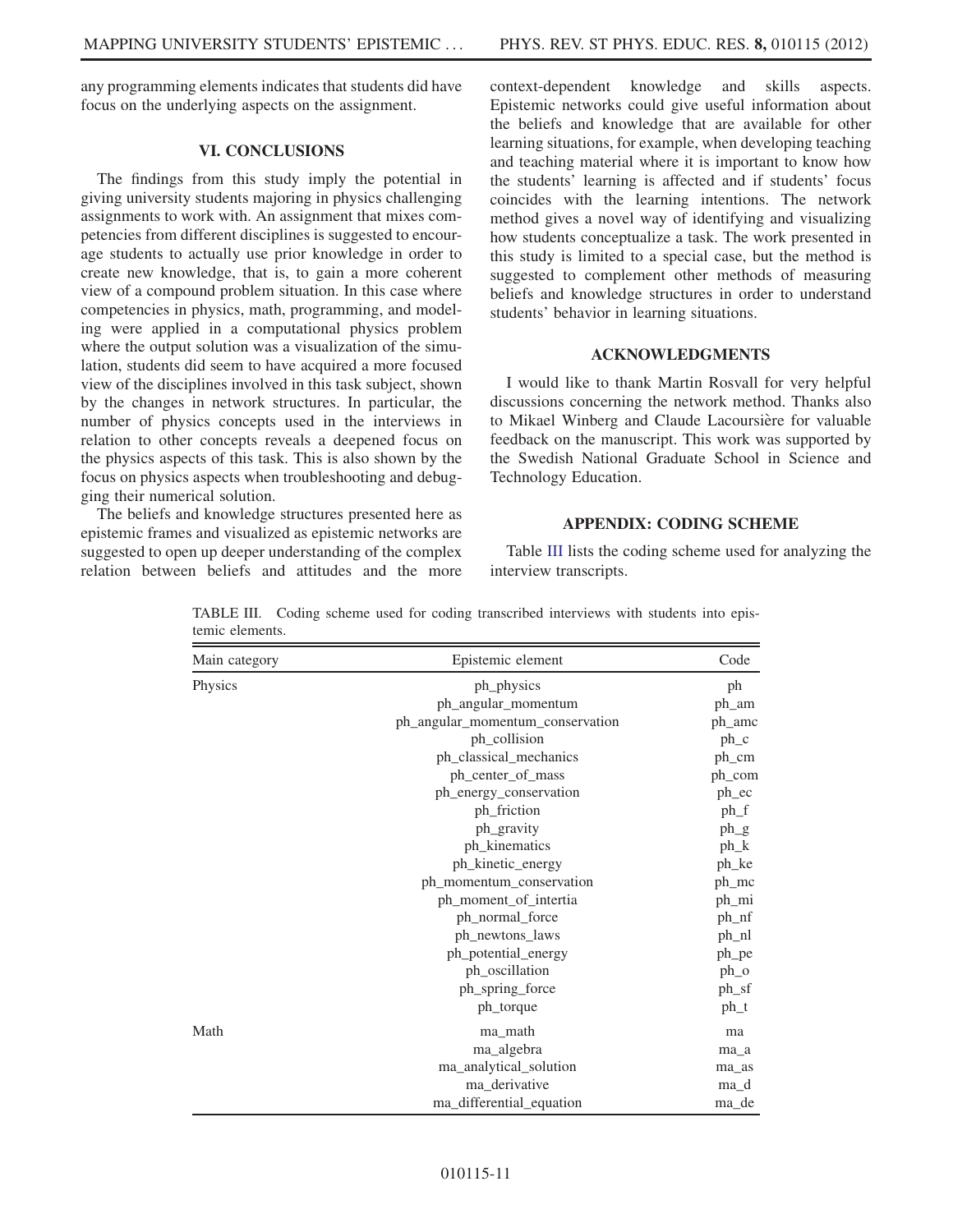| Main category              | Epistemic element                                     | Code           |
|----------------------------|-------------------------------------------------------|----------------|
|                            | ma_linear_algebra                                     | ma_la          |
|                            | ma_numerical_solution                                 | ma_ns          |
|                            | ma_statistics                                         | $ma_s$         |
| Programming                | pr_programming                                        | pr             |
|                            | pr_algoritm                                           | pr_a           |
|                            | pr_code                                               | $pr\_c$        |
|                            | pr_code_previous                                      | $pr\_cp$       |
|                            | pr_datastructure                                      | $pr_d$         |
|                            | pr_error_message                                      | pr_em          |
|                            | pr_function                                           | $pr_f$         |
|                            | pr_indexing                                           | $pr_i$         |
|                            | pr_loop                                               | $pr_1$         |
|                            | pr_matlab                                             | $pr_m$         |
|                            | pr_representation_of_data                             | $pr\_rd$       |
|                            | pr_real_time_computing                                | pr_rtc         |
| Modeling                   | mo constraint                                         | mo_c           |
|                            | mo_change_dimension                                   | mo_cd          |
|                            | mo_collision_with_ground                              | $mo_{g}$       |
|                            | mo_collision_with_net                                 | mo cn          |
|                            | mo evaluate                                           | mo_e           |
|                            | mo_euler                                              | mo_eu          |
|                            | mo_leap_frog                                          | mo_lf          |
|                            | mo_large_system                                       | mo_ls          |
|                            | mo_making_simplifying_assumption<br>mo_real_situation | mo_msa         |
|                            | mo_spring_damper                                      | mo_rs<br>mo_sd |
|                            | mo_select_model                                       | mo_sm          |
|                            | mo_spring_particle_system                             | mo_sps         |
|                            | mo_small_system                                       | mo_ss          |
|                            | mo_troubleshoot                                       | $mo_t$         |
|                            | mo_time_step                                          | mo_ts          |
| Resource                   | r_get_started                                         | $r_{gs}$       |
|                            | r_lab_instruction                                     | r_li           |
|                            | r_previous_course                                     | r_pc           |
|                            | r_paper_and_pen                                       | r_pp           |
|                            | r_problem_solving_reflection                          | r_psr          |
|                            | r_students                                            | $r_{S}$        |
|                            | r_teachers                                            | $r_t$          |
|                            | r_visualization                                       | $r_{\rm \_V}$  |
| Expectancy beliefs         | be_autonomy                                           | be_a           |
|                            | be_collaboration                                      | be_c           |
|                            | be_coherence                                          | be_co          |
|                            | be_equations_and_formulas                             | be_ef          |
|                            | be_failure                                            | be_f           |
|                            | be_memorizing_and_learning                            | be_ml          |
|                            | be_success                                            | be_s           |
| Value beliefs              | bv_identity                                           | $bv_i$         |
|                            | bv_learning                                           | $bv_l$         |
|                            | bv_personal_interest                                  | bv_pi          |
|                            | bv_real_world_connection                              | bv_rwc         |
| <b>Attribution beliefs</b> | ba_ability                                            | ba_a           |
|                            | ba_difficulty                                         | ba_d           |
|                            | ba_effort                                             |                |

# TABLE III. (Continued)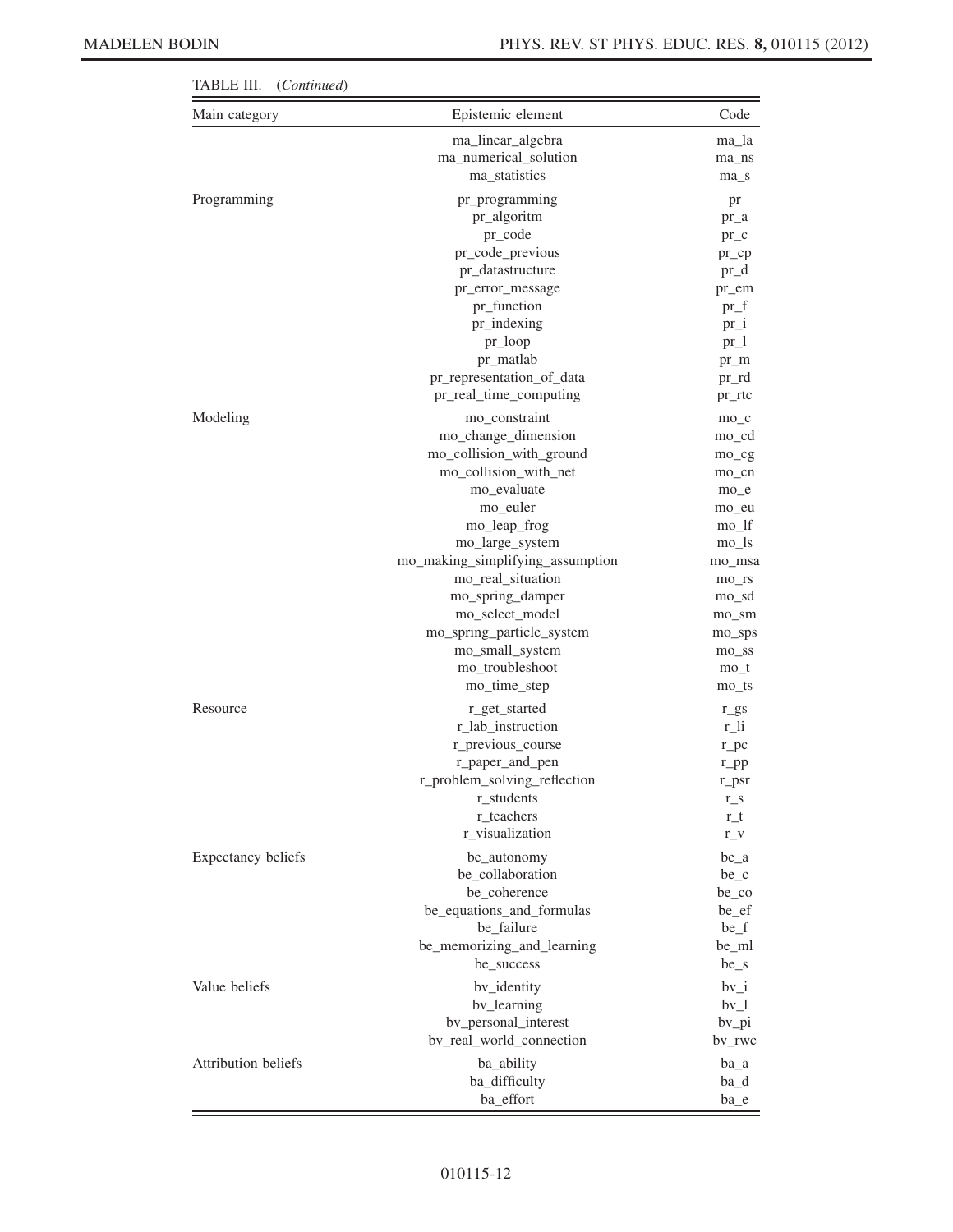- <span id="page-12-0"></span>[1] Marty Johnston, Implementing curricular change, [Comput. Sci. Eng.](http://dx.doi.org/10.1109/MCSE.2006.91) 8, 32 (2006).
- <span id="page-12-1"></span>[2] Rubin Landau, Computational physics: A better model for physics education?, [Comput. Sci. Eng.](http://dx.doi.org/10.1109/MCSE.2006.85) 8, 22 (2006).
- <span id="page-12-2"></span>[3] Ruth Chabay and Bruce Sherwood, Computational physics in the introductory calculus-based course, [Am. J. Phys.](http://dx.doi.org/10.1119/1.2835054) 76[, 307 \(2008\)](http://dx.doi.org/10.1119/1.2835054).
- <span id="page-12-16"></span>[4] Wolfgang Christian and Francisco Esquembre, Modeling physics with easy java simulations, [Phys. Teach.](http://dx.doi.org/10.1119/1.2798358) 45, 475 [\(2007\)](http://dx.doi.org/10.1119/1.2798358).
- [5] Ross L. Spencer, Teaching computational physics as a laboratory sequence, [Am. J. Phys.](http://dx.doi.org/10.1119/1.1842751) 73, 151 (2005).
- <span id="page-12-17"></span>[6] David Scherer, Paul Dubois, and Bruce Sherwood, VPYTHON: 3D interactive scientific graphics for students, [Comput. Sci. Eng.](http://dx.doi.org/10.1109/5992.877397) 2, 56 (2000).
- <span id="page-12-3"></span>[7] N. Chonacky and D. Winch, 3Ms for instruction, Part 2: Maple, Mathematica, and Matlab, [Comput. Sci. Eng.](http://dx.doi.org/10.1109/MCSE.2005.62) 7, 14 [\(2005\)](http://dx.doi.org/10.1109/MCSE.2005.62).
- <span id="page-12-4"></span>[8] Joseph D. Novak and Dismas Musonda, A twelve-year longitudinal study of science concept learning, Am. Educ. Res. J. 28, 117 (1991).
- <span id="page-12-5"></span>[9] P. N. Johnson-Laird, Mental Models: Towards a Cognitive Science of Language, Inference, and Consciousness, Cognitive Science Series Vol. 6 (Harvard University Press, Cambridge, MA, 1983), p. 513.
- <span id="page-12-6"></span>[10] Michelene T. H. Chi, Paul J. Feltovich, and Robert Glaser, Categorization and representation of physics problems by experts and novices, Cogn. Sci. 5[, 121 \(1981\)](http://dx.doi.org/10.1207/s15516709cog0502_2).
- <span id="page-12-7"></span>[11] Kathleen M. Carley, Network text analysis: The network position of concepts, in Text Analysis for the Social Sciences, edited by Carl W. Roberts (Lawrence Erlbaum, Mahwah, NJ, 1997), pp. 79–102.
- <span id="page-12-8"></span>[12] David Williamson Shaffer, David Hatfield, Gina Navoa Svarovsky, Padraig Nash, Aran Nulty, Elizabeth Bagley, Ken Frank, Andre A. Rupp, and Robert Mislevy, Epistemic network analysis: A prototype for 21st-century assessment of learning, [Int. J. Learn. Media](http://dx.doi.org/10.1162/ijlm.2009.0013) 1, 33 (2009).
- <span id="page-12-9"></span>[13] Edward F. Redish, Jeffery M. Saul, and Richard N. Steinberg, Student expectations in introductory physics, [Am. J. Phys.](http://dx.doi.org/10.1119/1.18847) 66, 212 (1998).
- <span id="page-12-10"></span>[14] L. C. McDermott, Millikan lecture 1990: What we teach and what is learned: Closing the gap, [Am. J. Phys.](http://dx.doi.org/10.1119/1.16539) 59, 301 [\(1991\)](http://dx.doi.org/10.1119/1.16539).
- <span id="page-12-11"></span>[15] Edward F. Redish, Millikan lecture 1998: Building a science of teaching physics, [Am. J. Phys.](http://dx.doi.org/10.1119/1.19326) 67, 562 (1999).
- <span id="page-12-12"></span>[16] David Hestenes, Toward a modeling theory of physics instruction, [Am. J. Phys.](http://dx.doi.org/10.1119/1.15129) 55, 440 (1987).
- <span id="page-12-13"></span>[17] Alan van Heuvelen, Using interactive simulations to enhance conceptual development and problem solving skills, [AIP Conf. Proc.](http://dx.doi.org/10.1063/1.53125) 399, 119 (1997).
- <span id="page-12-14"></span>[18] Wendy K. Adams, Sam Reid, Ron LeMaster, Sarah B. McKagan, Katherine K. Perkins, Michael Dubson, and Carl E. Wieman, A study of educational simulations. Part I—Engagement and learning, J. Interact. Learn. Res. 19, 397 (2008).
- [19] Wendy K. Adams, Sam Reid, Ron LeMaster, Sarah McKagan, Katherine Perkins, Michael Dubson, and Carl E. Wieman, A study of educational simulations. Part II— Interface design, J. Interact. Learn. Res. 19, 551 (2008).
- <span id="page-12-15"></span>[20] N. D. Finkelstein, W. K. Adams, C. J. Keller, P. B. Kohl, K. K. Perkins, N. S. Podolefsky, S. Reid, and R. LeMaster,

When learning about the real world is better done virtually: A study of substituting computer simulations for laboratory equipment, [Phys. Rev. ST Phys. Educ. Res.](http://dx.doi.org/10.1103/PhysRevSTPER.1.010103) 1, [010103 \(2005\).](http://dx.doi.org/10.1103/PhysRevSTPER.1.010103)

- <span id="page-12-18"></span>[21] D. M. A. Fazey and J. A. Fazey, The potential for autonomy in learning: Perceptions of competence, motivation and locus of control in first-year undergraduate students, [Stud. Higher Educ.](http://dx.doi.org/10.1080/03075070120076309) 26, 345 (2001).
- <span id="page-12-19"></span>[22] Idit Harel and Seymour Papert, Constructionism: Research Reports and Essays, 1985–1990 (Ablex, Norwood, NJ, 1991), pp. xi, 518.
- <span id="page-12-20"></span>[23] Mark Windschitl and Thomas Andre, Using computer simulations to enhance conceptual change: The roles of constructivist instruction and student epistemological beliefs, [J. Res. Sci. Teach.](http://dx.doi.org/10.1002/(SICI)1098-2736(199802)35:2%3C145::AID-TEA5%3E3.0.CO;2-S) 35, 145 (1998).
- <span id="page-12-21"></span>[24] W.-M. Roth, Authentic School Science: Knowing and Learning in Open-Inquiry Science Laboratories (Kluwer Academic, Dordrecht, The Netherlands, 1995).
- <span id="page-12-22"></span>[25] Sharon J. Derry, Cognitive schema theory in the constructivist debate, [Educ. Psychol.](http://dx.doi.org/10.1080/00461520.1996.9653264) 31, 163 (1996).
- <span id="page-12-23"></span>[26] E.F. Redish, in Research in Physics Education, Proceedings of the International School of Physics ''Enrico Fermi,'', Course CLVI, edited by E. F. Redish and M. Vicentini (IOS Press, Amsterdam, 2004), Vol. 156.
- <span id="page-12-24"></span>[27] Dedre Gentner and Albert L. Stevens, Mental Models (Lawrence Erlbaum, Hillsdale, NJ, 1983), p. 348.
- [28] J.H. Larkin, The role of problem representation in physics, in Mental Models, edited by D. Gentner and A. L. Stevens (Lawrence Erlbaum, Hillsdale, NJ, 1983), pp. 75–99.
- <span id="page-12-25"></span>[29] Ileana María Greca and Marco Antonio Moreira, Mental, physical, and mathematical models in the teaching and learning of physics, Sci. Educ. 86[, 106 \(2002\)](http://dx.doi.org/10.1002/sce.10013).
- <span id="page-12-26"></span>[30] D. Hammer, A. Elby, R. Scherr, and E.F. Redish, Resources, framing, and transfer, in Transfer of Learning from a Modern Multidisciplinary Perspective, edited by J.P. Mestre (IAP, Greenwich, CT, 2005), pp. 89–119.
- <span id="page-12-27"></span>[31] Marvin Minsky, A framework for representing knowledge, in The Psychology of Computer Vision, edited by Patrick Henry Winston (McGraw-Hill, New York, 1975).
- <span id="page-12-28"></span>[32] Kathleen Carley and Michael Palmquist, ''Extracting, Representing, and Analyzing Mental Models,'' Institute for Software Research Technical Report No. 40, 1992.
- <span id="page-12-29"></span>[33] Thomas Bing and Edward Redish, Analyzing problem solving using math in physics: Epistemological framing via warrants, [Phys. Rev. ST Phys. Educ. Res.](http://dx.doi.org/10.1103/PhysRevSTPER.5.020108) 5, 1 [\(2009\)](http://dx.doi.org/10.1103/PhysRevSTPER.5.020108).
- <span id="page-12-30"></span>[34] A. Elby and D. Hammer, Epistemological resources and framing: A cognitive framework for helping teachers interpret and respond to their students' epistemologies, in Personal Epistemology in the Classroom: Theory, Research, and Implications for Practice, edited by L. D. Bendixen and F. C. Feucht (Cambridge University Press, Cambridge, MA, 2010), pp. 409–433.
- <span id="page-12-31"></span>[35] B. K. Hofer and P. R. Pintrich, The development of epistemological theories: Beliefs about knowledge and knowing and their relation to learning, [Rev. Educ. Res.](http://dx.doi.org/10.3102/00346543067001088) 67, 88 [\(1997\)](http://dx.doi.org/10.3102/00346543067001088).
- <span id="page-12-32"></span>[36] David Hammer, Epistemological beliefs in introductory physics, Cogn. Instr. 12[, 151 \(1994\)](http://dx.doi.org/10.1207/s1532690xci1202_4).